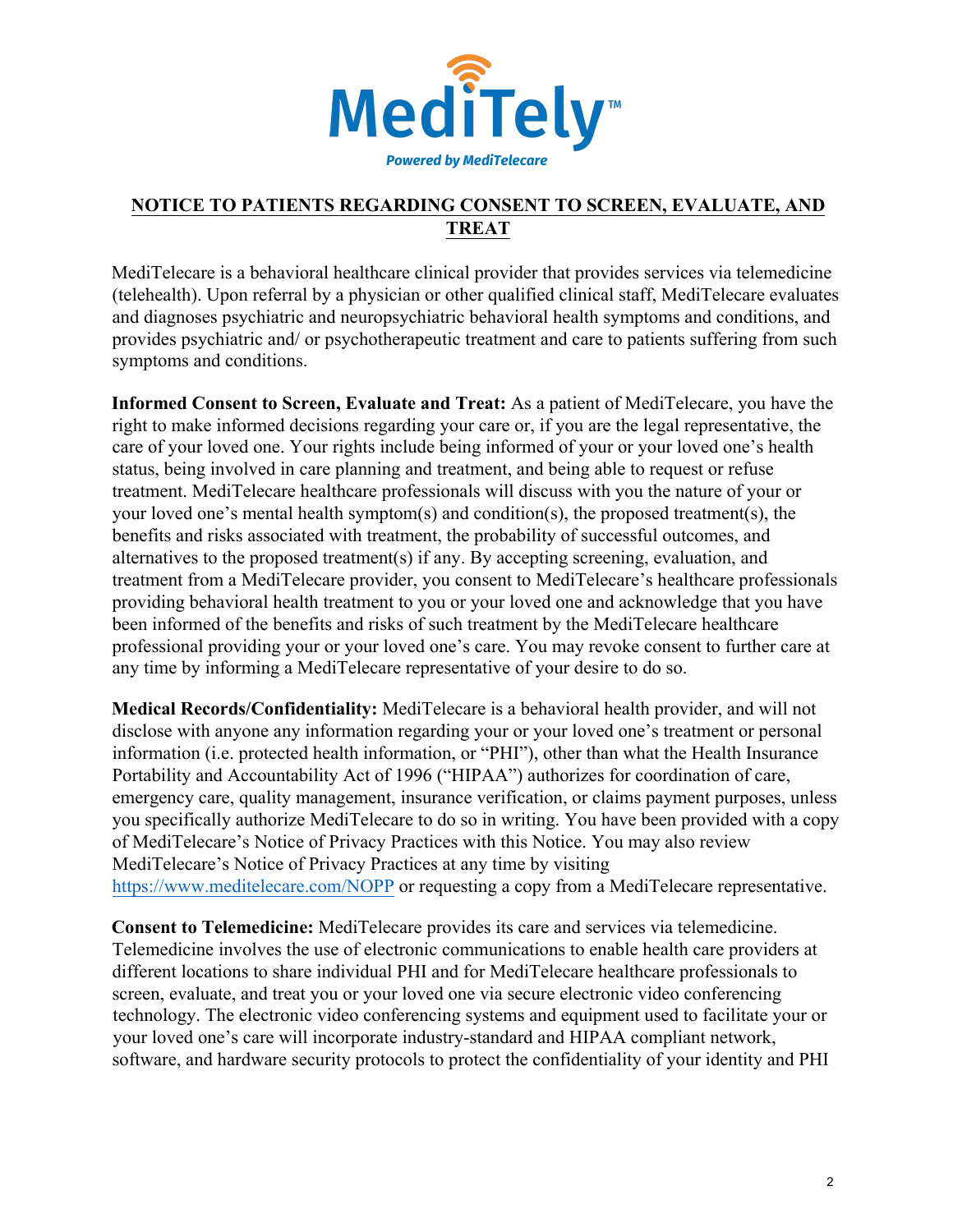and will include measures to safeguard the data transmitted, as well as ensure its integrity against intentional or unintentional breach or corruption. Benefits of telemedicine include improved access to care by enabling you or your loved one to remain at the home you or your loved one reside at while receiving behavioral healthcare expertise, and more efficient evaluation and management. As with any medical care, there are potential risks associated with the use of telemedicine. These risks include, but may not be limited to: rarely, information transmitted may not be sufficient (poor resolution/connectivity) to allow for appropriate evaluation and treatment; delays in evaluation and treatment caused by deficiencies in connectivity or failures in equipment; and in very rare circumstances security protocols could fail, causing a breach of privacy or PHI. By accepting initial screening, evaluation, and treatment via telemedicine initiated by a MediTelecare provider and/or telepresenter/facilitator you consent to its utilization for your or your loved one's care and acknowledge that you have been adequately informed of its risks and benefits. You may revoke consent to further care at any time by informing a MediTelecare representative of your desire to do so.

**Delegation:** You have the right to delegate your right to make informed decisions to another person. To the degree permitted by state law, and to the maximum extent practicable, MediTelecare must respect your wishes and follow that process. In the case that you are unable to make medical decisions because you are unconscious or otherwise incapacitated, MediTelecare may consult with your or your loved one's advance directives, medical power of attorney, or patient representative, if any of these are available. In such cases, relevant information will be provided to the applicable representative so that informed health care decisions can be made for you. As soon as you are able to be informed of your rights regarding your treatment, MediTelecare will provide that information to you.

**Insurance Authorization:** By accepting treatment from a MediTelecare healthcare professional, you are authorizing the release of any PHI or other information regarding your or your loved one's treatment to any insurance carrier or other applicable third-party payor for the purpose of securing payments for services rendered to you or your loved one, and assign and set over to MediTelecare any benefits for the cost of treatment that you or your loved one may be entitled to. You further authorize the third-party payor to make payment directly to MediTelecare.

**Patient Responsibility:** By accepting treatment from a MediTelecare healthcare professional you are also accepting financial responsibility for all charges for any and all services rendered to you or your loved one by MediTelecare. You are hereby notified that while your or your loved one's insurance may confirm your benefits, confirmation of benefits is not a guarantee of payment and that you are or your loved one is ultimately responsible for any unpaid balance due for such services. It is your responsibility to know if your or your loved one's insurance has any deductible, co-payment, co-insurance, out-of- network limit, usual and customary limit, prior authorization requirements or any other type of benefit pre- authorization, requirement, or limitation for the services you or your loved one receive, and you or your loved one agree to make payment in full. You understand and agree that it is your responsibility to know if your or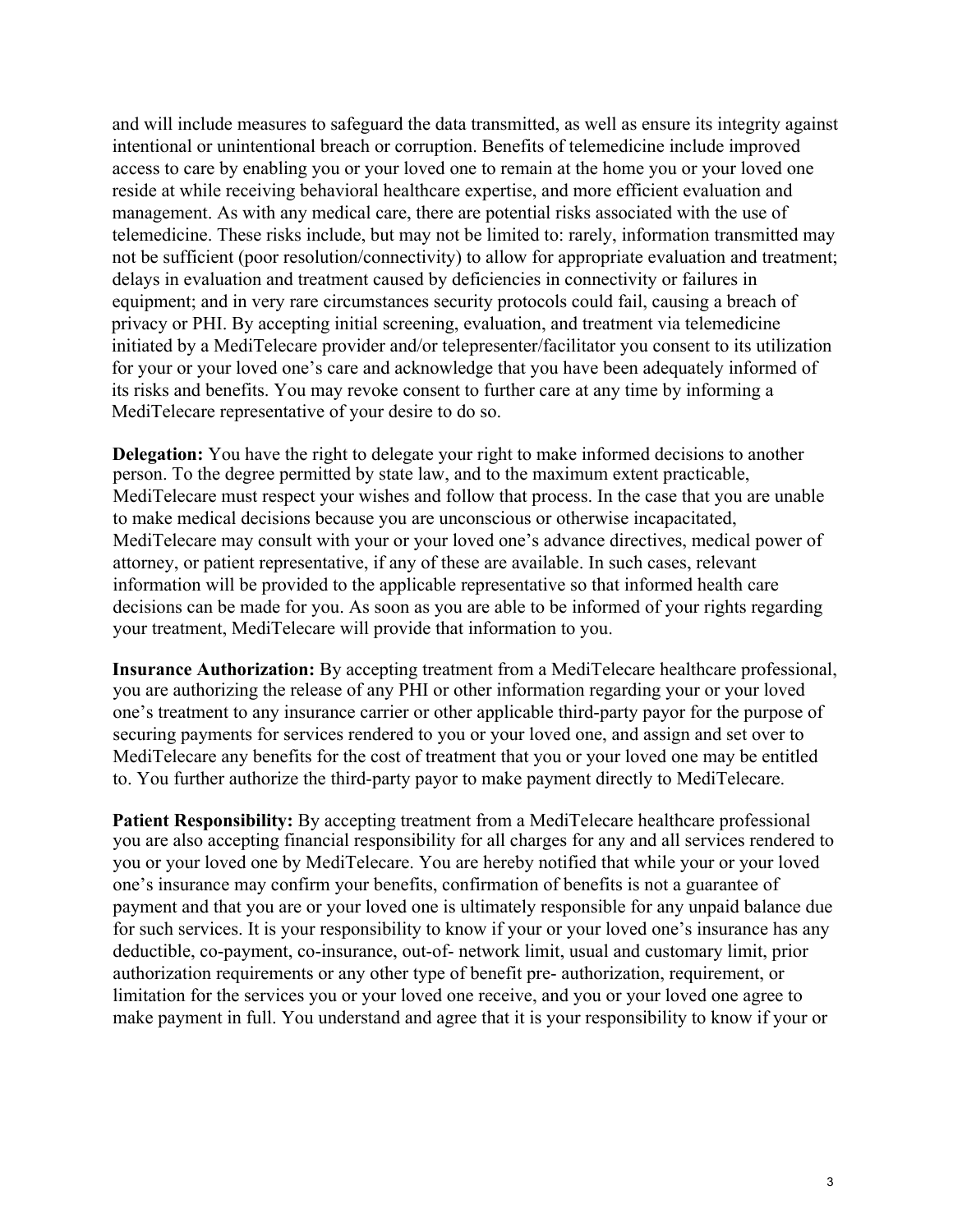your loved one's insurance carrier requires a referral from your or your loved one's primary care physician and that it is up to you to obtain the referral if MediTelecare cannot obtain the referral directly on your behalf. You understand that without this referral, your or your loved one's insurance may not pay for any services and that in such cases you or your loved one will be financially responsible for all services rendered to you or your loved one and filing any claims with insurance for reimbursement. You are required to inform a MediTelecare representative of any changes in your or your loved one's insurance coverage. If your or your loved one's insurance has changed or is terminated at the time of service, you agree that you are or your loved one is ultimately financially responsible for the balance in full.

**Medicare Patient:** If you are or your loved one is a Medicare patient, in order to receive treatment you must provide, both your Medicare ID card and, if applicable, your secondary insurance ID card. If MediTelecare does not receive the proper information for a secondary insurance, any such insurance will not be billed. It will be your responsibility to pay the balance and then file a claim with such insurance for reimbursement.

**You have the right to revoke consent to further MediTelecare treatment at any time by informing a MediTelecare representative of your desire to do so. However, such revocation shall not affect any disclosures or obligations already made in compliance with your prior consent to treatment. MediTelecare provides this Notice to its patients in order to comply with HIPAA, the Centers for Medicare & Medicaid Services, and any applicable state and federal laws.**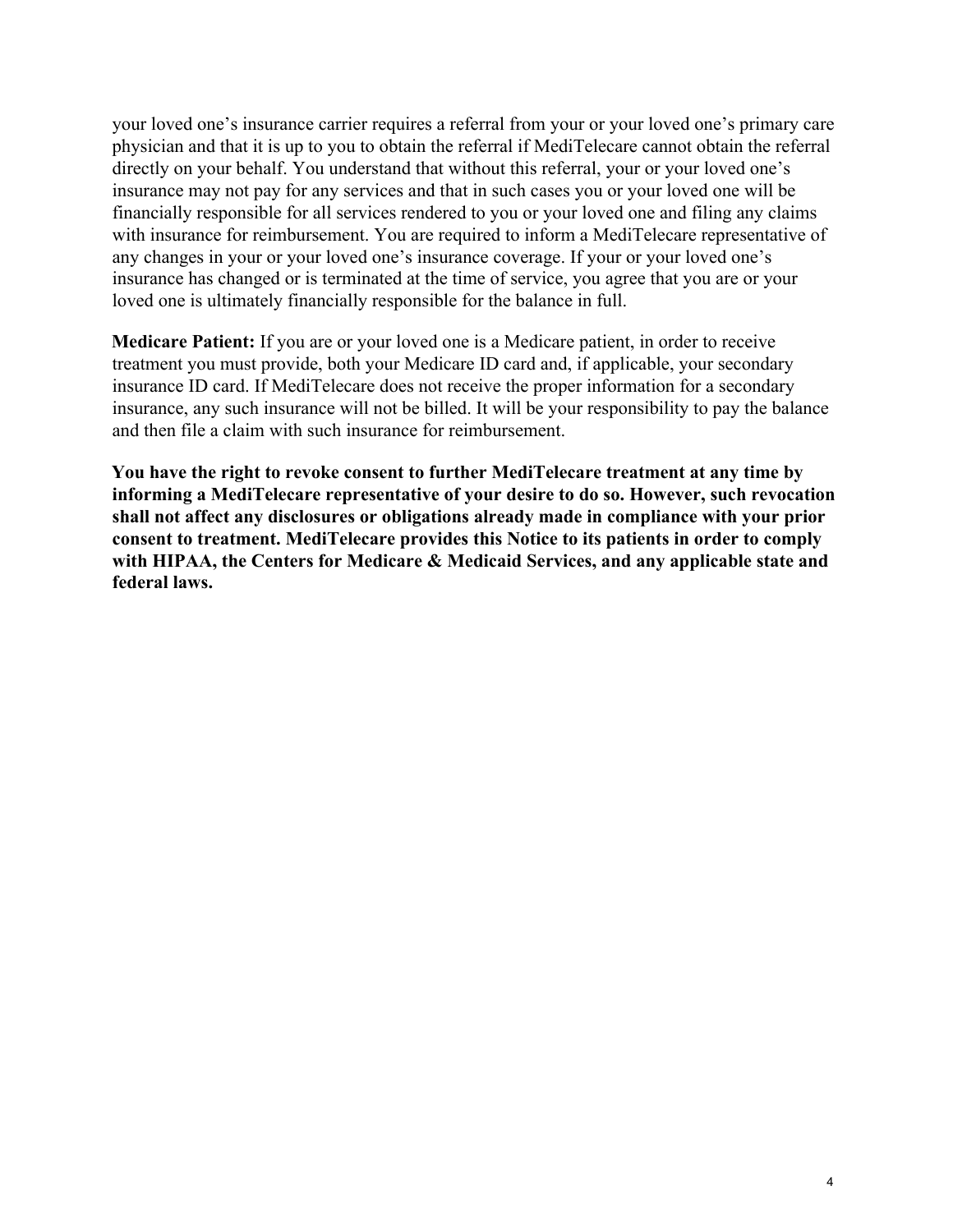## ADDENDUM: Chronic Care Management (CCM) & Behavioral Health Integration (BHI) Consent

## **Consent for Chronic Care Management And Behavioral Health Integration Services**

As a patient with two or more chronic conditions, you or your loved one may benefit from new Medicare benefits called Chronic Care Management (CCM) and Behavioral Health Integration (BHI) that we are now offering (together, CCM and BHI Services will be referred to as "CCH/BMI Services"). CCM/BHI Services are available to you because you or your loved one have: 1) been diagnosed with two or more chronic conditions expected to last at least 12 months, and which place you or your loved one at significant risk of decline and or 2) been diagnosed with one or more behavioral health conditions. Our goal is to ensure you or your loved one get the best care possible, to keep you or your loved one out of the hospital, and to minimize costs and inconvenience to you or your loved one due to unnecessary visits to doctors, emergency room visits, laboratory testing, or hospital admissions.

You hereby consent to a MediTelecare Provider (referred to as "Provider"), providing CCM / BHI Services to you or your loved one as more fully described below.

• CCM/BHI Services include 24-hours-a-day, 7-days-a-week access to a health care provider in Provider's practice via telehealth to address acute needs; a systematic assessment of your or your loved one's health and behavioral health care needs; processes to assure that you or your loved one timely receive preventative care services; medication reviews and oversight; a plan of care covering your or your loved one's health issues; and management of care transitions among health care providers and settings. The Provider will discuss with you the specific services that will be available to you or your loved one and how to access those services.

**Provider's Obligations.** When providing CCM/BHI Services, the Provider must:

- Explain to you, and offer to you, all the Services that are applicable to your or your loved one's conditions.
- Provide a copy of the CCM/BHI care plan to you according to your preference specified below.

**Beneficiary Acknowledgement and Authorization.** By signing this consent, you agree to the following:

- You consent to the Provider providing CCM/BHI Services to you or your loved one.
- You authorize electronic communication of your or your loved one's medical information with other treating providers as part of the coordination of your or your loved one's care.
- You opt in to receiving occasional (estimated frequency is one per month) text messages and/or email messages to help identify care needs you or your loved one may have and to help your or your loved one's provider align resources.
- You acknowledge that only one practitioner can furnish CCM/BHI Services to you or your loved one during a calendar month.